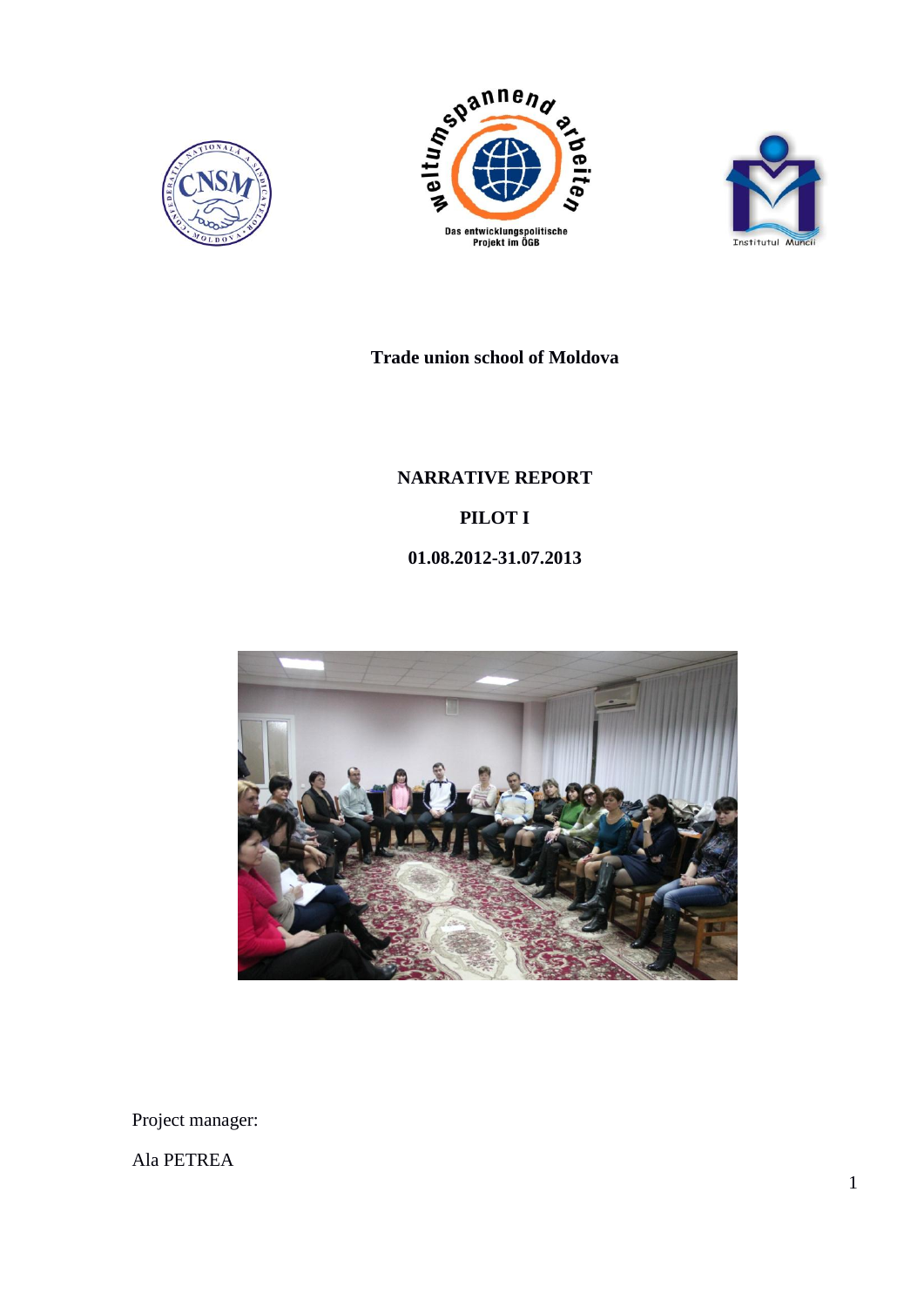financed by

# Austrian Development Cooperation

*Activity:* **Trade union education**

*Venue:* **Institutul Muncii**

*Financial support:* **National Confederation of Trade Unions of Moldova - CNSM, the Austrian Development Agency (ADA), WUSA - weltumspannend arbeiten.**

| CNSM | $33.600,00 - 35\%$ |
|------|--------------------|
| ADA  | $48.000,00 - 50\%$ |
| WUSA | $14.400,00 - 15%$  |

*The general objectives of the project:*

- *Strengthening trade union members at the enterprises*
- *Training new generation of trade unions members at the enterprises*
- *Establishing the link between theory and practice, strengthening the capacity to act*
- *Civic participation through training active trade union members and strengthening trade unions*
- *Developing functional, social and professional skills of trade union members*
- *Strengthening the trade union skills of trainees*
- *Strengthening civic skills of trainees*
- *Enhancing trainees' capacity of self-determination*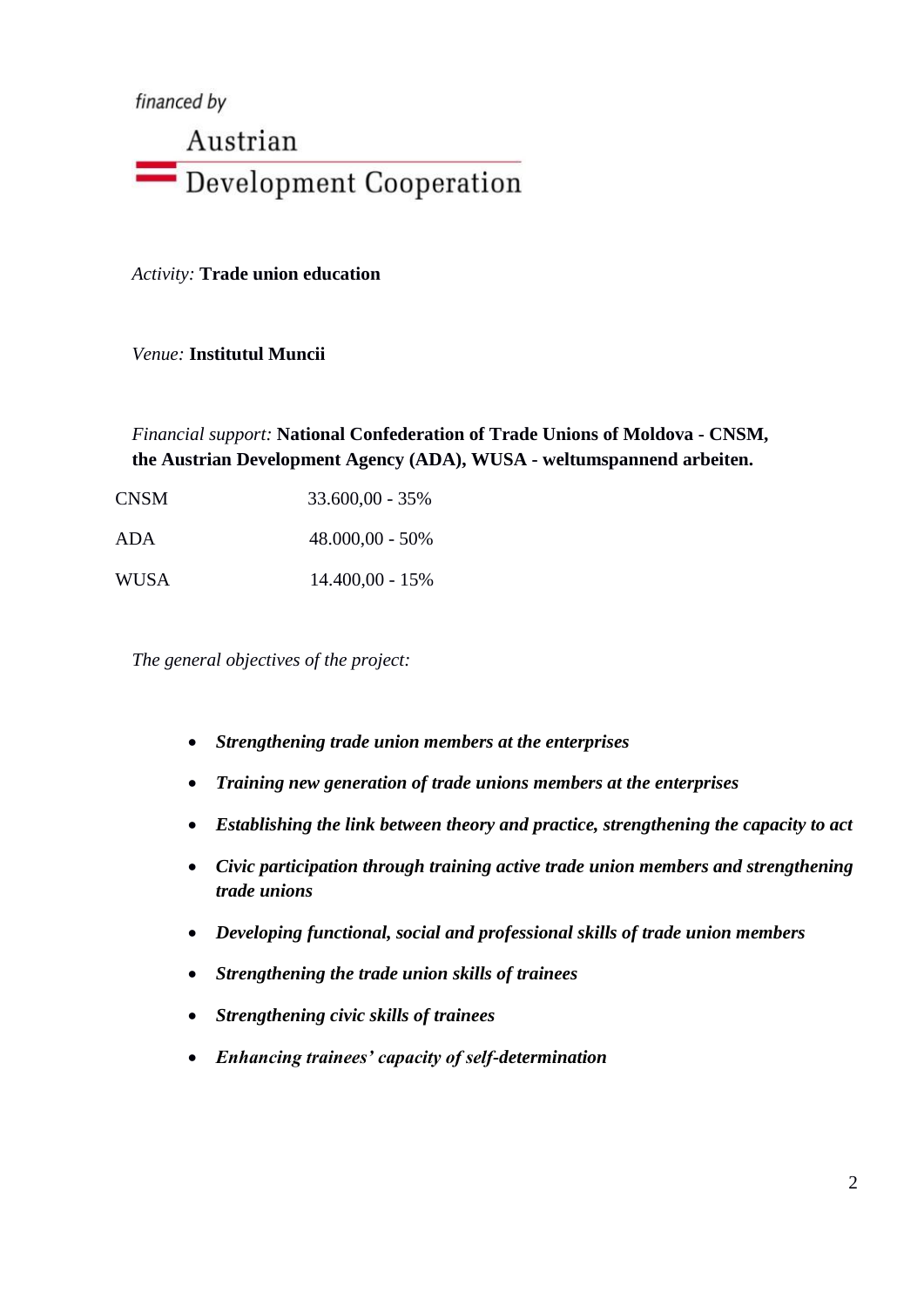## *Narrative presentation of the Pilot I within the framework of the project "TUSM - Trade union school Moldova"*

The Pilot I of the project "Trade union school Moldova" has worked in the field of trade union education during the 2012-2013 based on the Curriculum, elaborated in the framework of the joint project concluded between CNSM/IM – WUSA based on the implementation of values, cultural exchange and best practices- such as Trade union school of Austria.

It is important to note that the Curriculum for Trade union school of Moldova has been developed on the basis of an evaluation of the learning needs of the trade union leaders of primary level. It contains trainings structured in the Summer Academy, 56 evening trainings, 4 weekend trainings and evaluation event, aimed especially at developing personal, civic and trade union skills of trainees. In addition, the curriculum includes the most effective methods and principles of adult education.

Project work began on 1, August 2012. It is aimed at preparing to launch the pilot I of the project and the first activity **"Summer Academy" from 20th to 24th of August 2012.** The Agenda included a presentation of the project for the presidents of interested trade unions, Workshops with staff of SSM – Scoala Sindicala din Moldova of Institutul Muncii, Workshops for coaches and trainers, "Organizing"- a new model of trade unionism and a first meeting with participants of the first trade union school in Moldova.

Summing up the **"Summer academy"** activities and results of the initial evaluation of the trainees' expectations, we can note with the satisfaction, that goals and tasks put before, were met. There was a favorable environment for the group strengthening and project goals achievement.

#### **Training program**

On 18, September, according to the calendar, evening trainings were started.

The Pilot I of Trade Union School of Moldova has gathered under its "umbrella" trade union members from 7 different branches: construction, medicine, communications, trade and forestry.

From the beginning of the project there were 24 participants, 20 of them stayed till the end, 18 participants fulfilled all criterias and were certificated.

Trainings were held every Tuesday and Thursday from 17.30 till 20.30. Group facilitators, who were appointed according to the list, discussed with colleagues their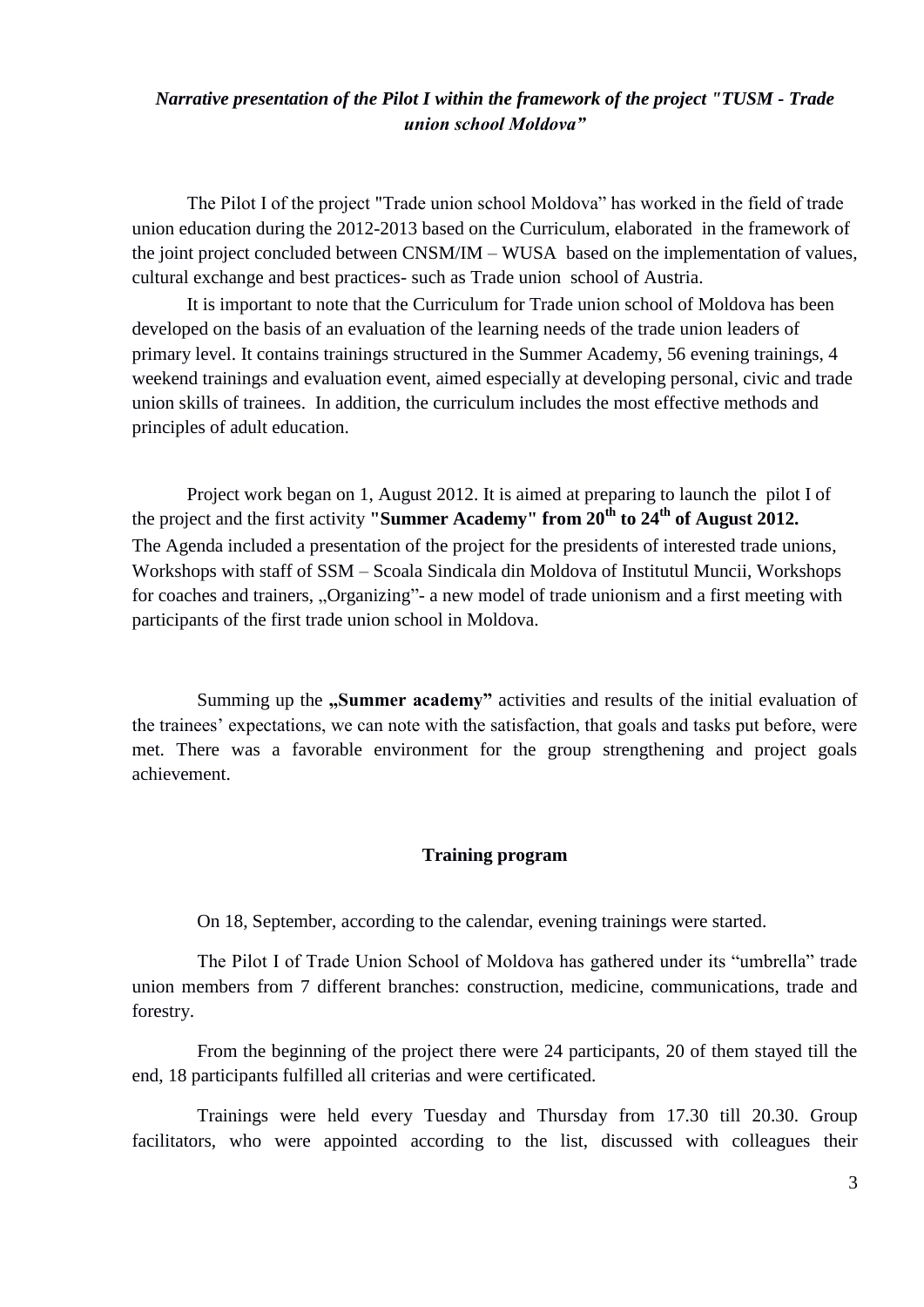professional achievements and personal problems. At the end of the training, coaches received from the participants a "Feedback" (positive or negative aspects of the training). Highlights of the training evenings were recorded.

## **Weekend trainings**

## **Weekend training I (14.09.12-16.09.12)**

## **Weekend training II (23.11.12-25.11.12)**

**Weekend training III (1.03.13-02.03.13)**

During the period of studies weekend trainings were held, which were moderated by international experts Martin Windtner, Sepp Wall Strasser and Martin Angerbauer. The trainings were focused on " TRADE UNION ORGANIZING", which involved

- Introduction to Organizing
- Scopes
- Organizing operation mechanisms
- Concepts and principles

During these trainings the relations of trust between the participants have been strengthened. To guide the participants for developing individual or group projects during these trainings international trainers paid more attention at:

The analysis of the trade union organization at the enterprise

• Classification and discussion the topical problems for trade union organizations

- Problem identification
- Identification of themes for projects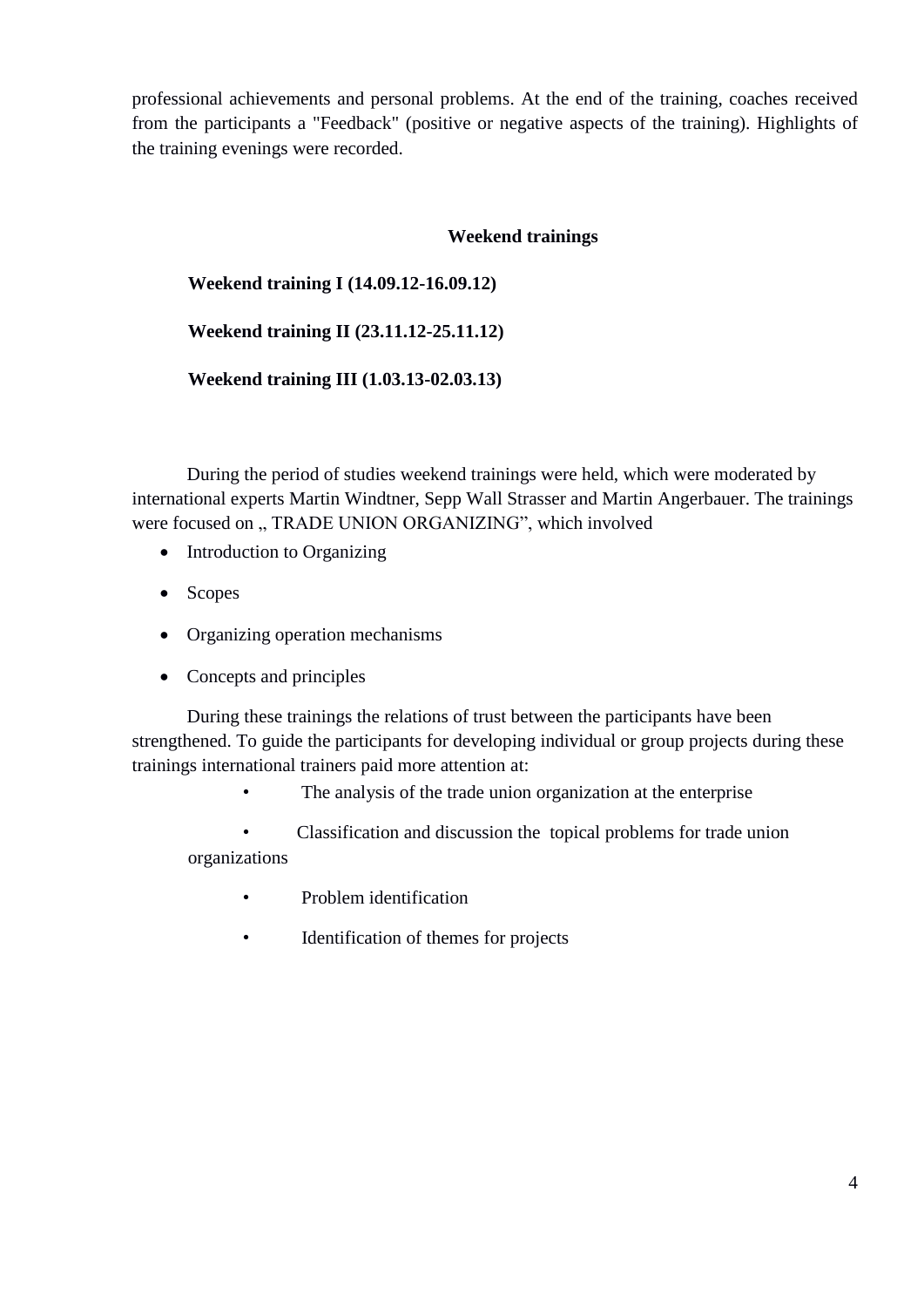

Training weekend IV- "Video training" (26.04.13-27.04.13)

## *Objectives:*

- Ways to Overcome Barriers to Communication with the interviewer
- Tips for speaking in front of the camera:
	- How to maintain eye contact
	- The time limit of the speech/ Going over time limits is disrespectful to the audience
	- How to respond to difficult interview questions
	- Speech nonverbal communication
	- Basic Speech Structure: Introduction, Body, Conclusion

## *The speech was focused on the following questions:*

- 1. How I developed as a TUSM participant?
- 2. Would I recommend TUSM? Why?
- 3. How and what helps me TUSM in my trade union activity?
- 4. How and what helps me TUSM in my enterprise/job place activity?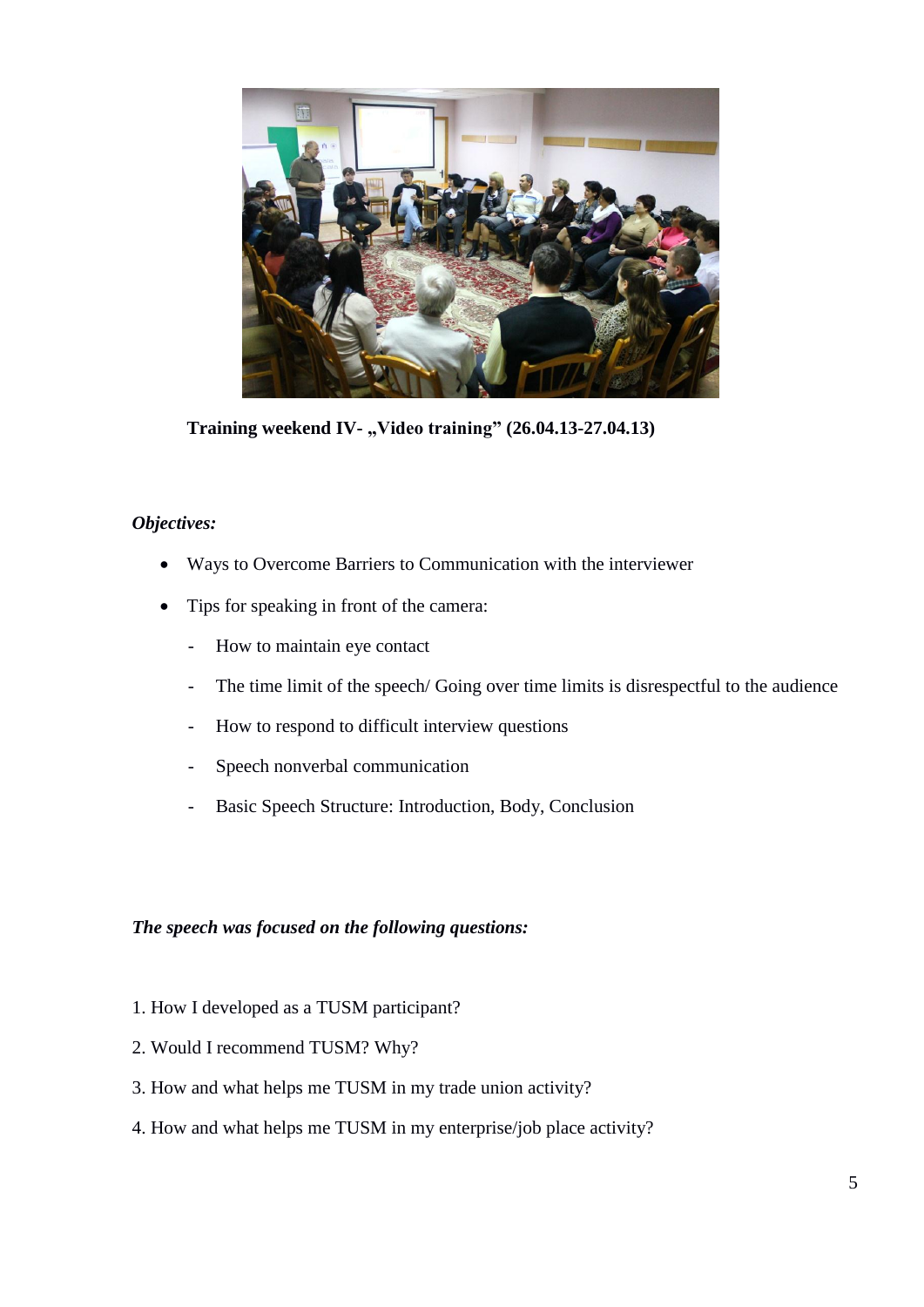- 5. Why do I do TUSM?
- 6. What changes came in my life after the start of TUSM?
- 7. Who have these changes seen?
- 8. What successes, difficulties or conflicts I have had?
- 9. What did I get and obtained from TUSM?
- 10. What aspects or modules made me "stronger"?
- 11. My professional /personal goals. Further knowledge implementation?

Analyzing all the speeches, we came to the conclusion that Trade union school of Moldova is a successful project and worth to continue. Studying the responses to the question: Would I recommend TUSM? Why?" 100% of participants responded positively. The majority of participants reported that information, knowledge and skills acquired during the studies were and is used both in professional and in personal life. It is significant that some of the participants have been promoted to trade union leaders. It is evident that these changes were observed both by colleagues and family members.

## **Reflection evenings**

#### **Reflection evening I (20.11.13)**

#### **Reflection evening II (5.03.13)**

The reflection evenings of the project were moderated by Martin Angerbauer. The interactive methods, various activities and exercises applied by the trainer during these trainings had purpose to:

• Open the participants to communication, overcoming negative emotions and communication barriers (tension or conflict situations)

Identify everyone's contribution to the study

• Analyze the authority, respect, influence, support, tolerance and contentment of the group, participant's satisfaction towards the group and the course

- Identify everyone's opinion about each participant
- Create the conditions for mistakes recognition and self-improvement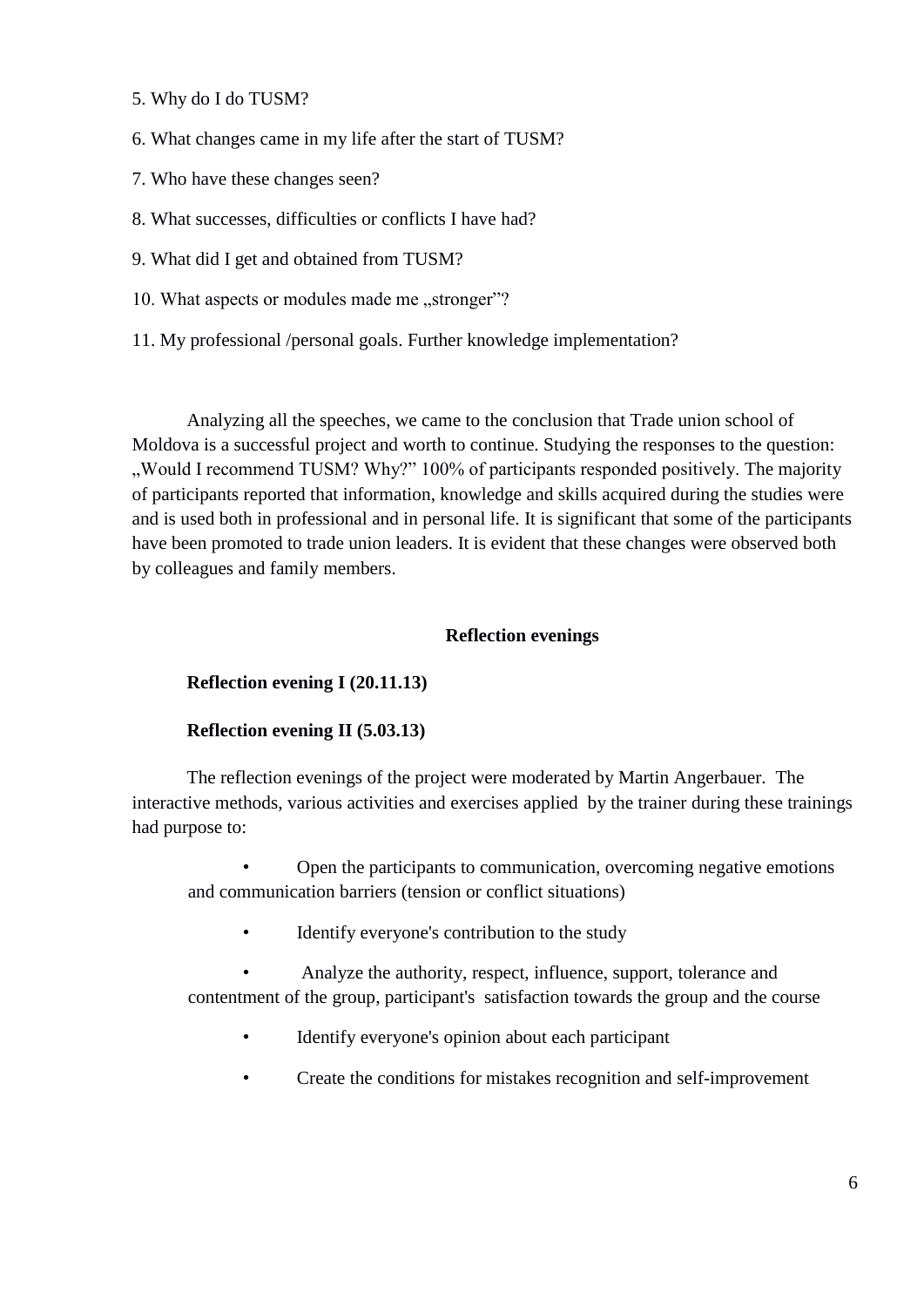It is important to note that the participation of international experts as trainers at all weekend trainings, favored the psychological climate of the group, mobilizing participants for effective educational activity.

Such meetings are a good opportunity to exchange experience and get best practices of Austrian trade unions.



## **Foreign guests visits**

Trade union school of Moldova was visited by Mrs. Barbara Konzet, Austrian Development Agency Projects' Coordinator from Eastern Europe region, and by Mrs. Petra Bayr, parliament member of the Republic of Austria, who appreciated the project at a high level. During the meetings there were open discussions in which participants have reflected that creating Trade union school of Moldova was a necessity for RM. "It is obvious that participants are highly motivated and inspired by project. The discussions take place in an open and free of barriers atmosphere", said Barbara Konzet.

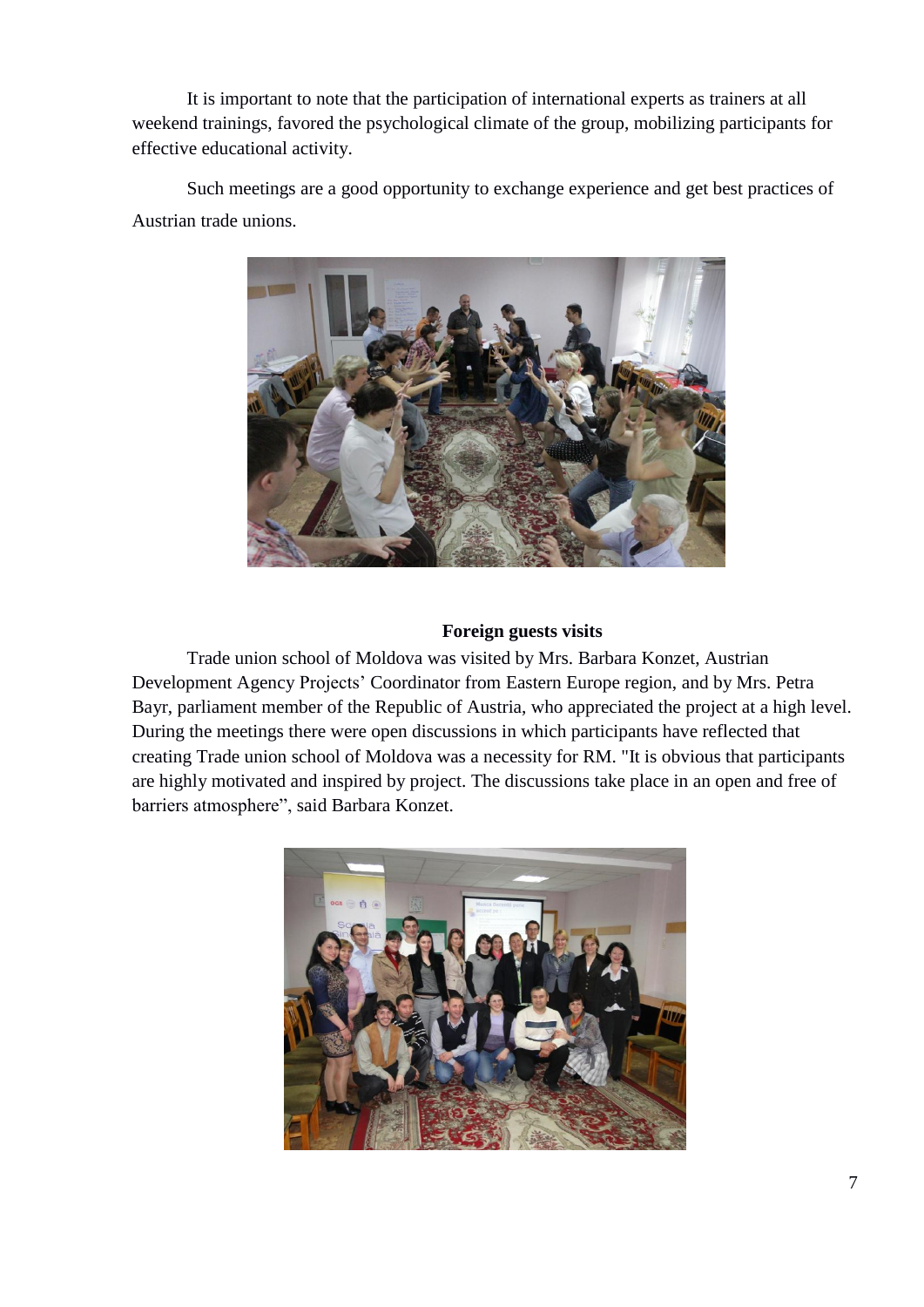#### **Exchange of experience**

During the first pilot project for exchange of experience and good practices Austrian experts were invited to some of the economic units in Chisinau. Visit to the radio "Frequencies" took place in a positive and friendly atmosphere. The company has got a strong trade union organization which defends its members, and what is most importantly, is that all the employees of this enterprise are the trade union members at the same time.

Also, National Trade Union Federation "Sindicons" organized a visit to the construction site of "Glorinal Ltd". They discussed social and economic problems of trade union members of the enterprise.



#### **Cultural activities**

Within the second Weekend training was organized a common dinner with the presentation of traditional Moldovan and Austrian dishes.

Traditionally, on March, 1 Moldovan people would celebrate the arrival of spring. On this day people are giving one another a Martsishor- the symbol of spring, life and rebirth.

On the occasion of this holiday, the Youth Committee of the CNSM, organized the Spring Ball where participants of Trade union school of Moldova were also invited.

It is important to note, that such events were a perfect opportunity not only to get to know each other better, but also a good and effective motivation for further educational activity.

On March 4, 2013 the staff of TUSM, toegether with Sepp Wall-Strasser where visiting the Opening Ceremony of "Österreich Tage" at the University of Moldau in Chisinau, where the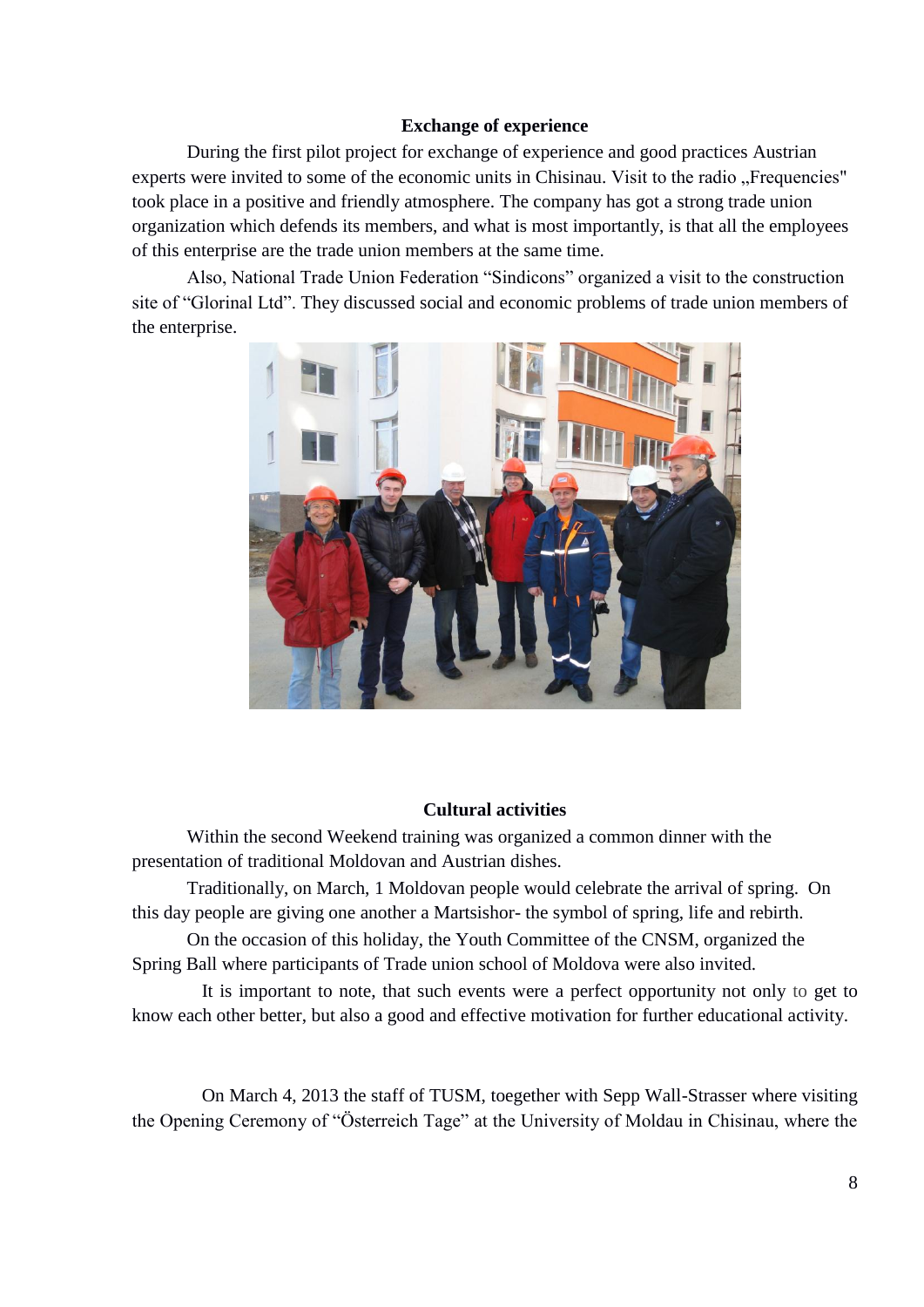Gerhard Schaumberger, Head of ADA Moldau, presented also the project of Trade Union School Moldau.

On March 6, 2013 TUSM participants were invited to the official premiere of the documentary film "Mama Illegal".

This documentary is a kind of a warning shot to attract the audience attention to families who are facing this problem. Eduard Moschitz managed to capture all the minds. "MAMA ILLEGAL" portrays seven years in the lives of the three women from Moldova, who left the abject poverty of Moldova to illegally work in Austria and Italy as cleaning ladies. While these women are separate from their families and their homes to follow the dream of a better life, their children grow up alone. The camera is present during tragedies as well as in moments of joy. The film is about the price of the dream of a better life.

Immediately after watching the film there were held public debates on the social price of migration in Europe, with the participation of high-ranking officials: the Head of the EU Delegation to Moldova, The Minister of Labour, Social Protection and Family, Minister of Foreign Affairs and European Integration, head of the Bureau for Diaspora Relations, Leaders of Diaspora Associations, the head of ILO mission to Moldova. The debate has been focused on the causes of migration and migrants' protection offered by the country of origin and countries of destination.

The event was sponsored by the Austrian Embassy to Moldova, Austrian Cultural Forum in Bucharest, BMASK (Federal Ministry of Labour*,* Social Affairs and Consumer Protection) and the ILO Mission to Moldova.



## **Pilot I Evaluation activities**

The evaluation activities of the Pilot I of the project "Trade union school of Moldova" took place on June, 11-13.

Evaluation activities were organized in three stages: the workshop for participants, the workshop for trainers, the projects' presentation and certificate handing out ceremony.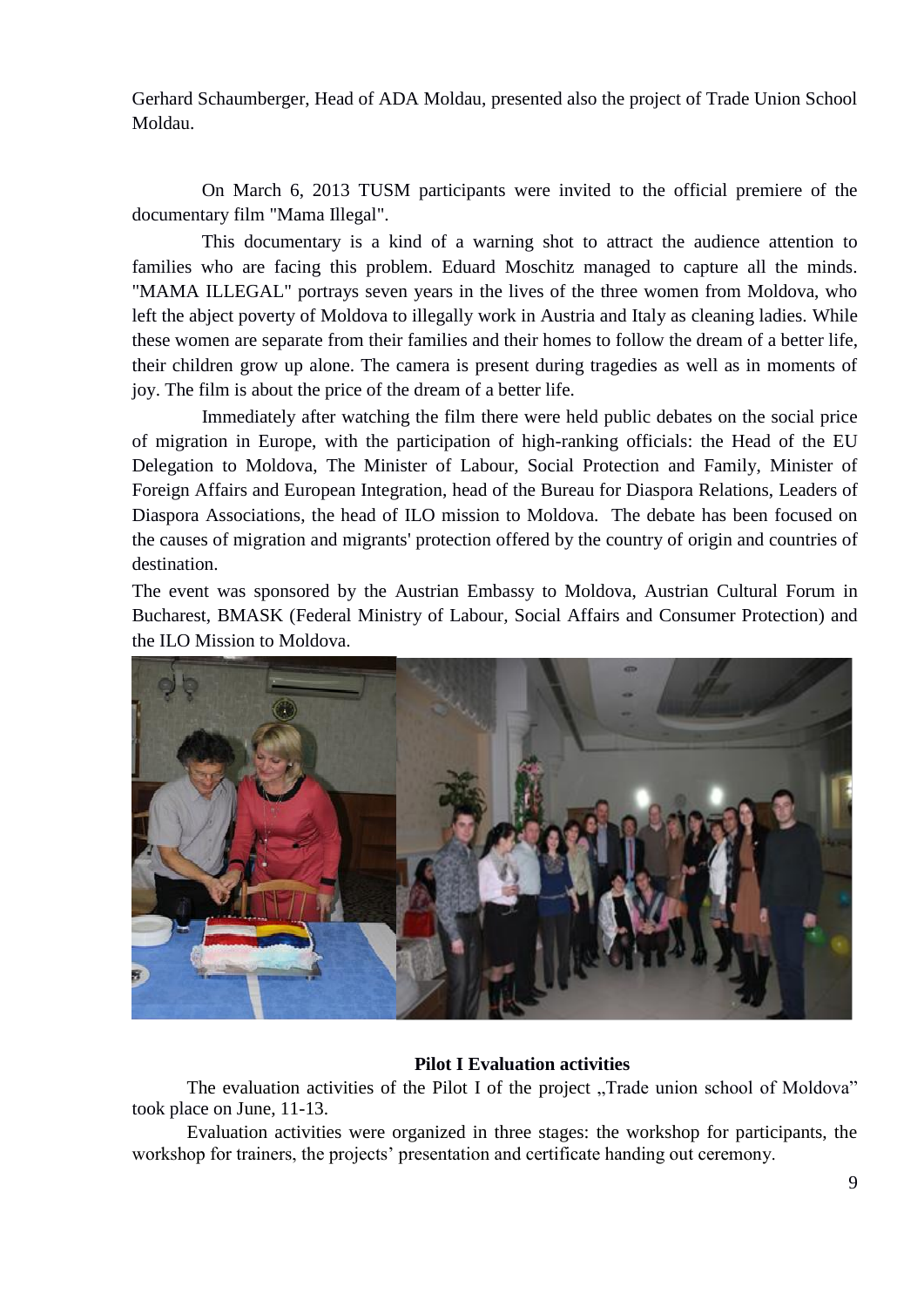The events were attended by CNSM leadership, management of IM, presidents of national branch trade unions centers, project's partners from Austria, TUSM participants, mentors, trainers, invitees.

The purpose of evaluation activities was not only to obtain information about what went well during the project in order to preserve and multiply these "success factors", but also what went less well, to review and adopt objectives, strategies and planned activities.

The workshop with TUSM participants was open by the general director of Labor Institute, Vsevolod Barbăneagră and project officer, Sepp Wall-Strasser and was moderated by Martin Angerbauer.

Agenda of the workshop for participants was planned and carried out so that at the end of the training could be obtained detailed information required for the analysis and evaluation of preliminary results of the pilot I.

Through the group work, participants reflected on the flipchart on:

- $\checkmark$  The course, trainers and modules effectiveness
- $\checkmark$  The qualities and requirements for future participants
- $\checkmark$  Conditions of access to the pilot II

At the same time, participants gave comments and proposals for improvement on the course.

At the end of the workshop, the results of the group work were analyzed and discussed.

On June 12, 2013 was held the workshop for trainers, who were involved in the project.

At the beginning of the meeting took place the presentation and analysis of results according to the participants "Final evaluation sheet ".

It is important to note, that the questioning was based on the following criteria:

- Course effectiveness
- Trainers and modules effectiveness
- Course management
- Will you recommend this course to other union members?
- Comments on the course
- Suggestions for improvement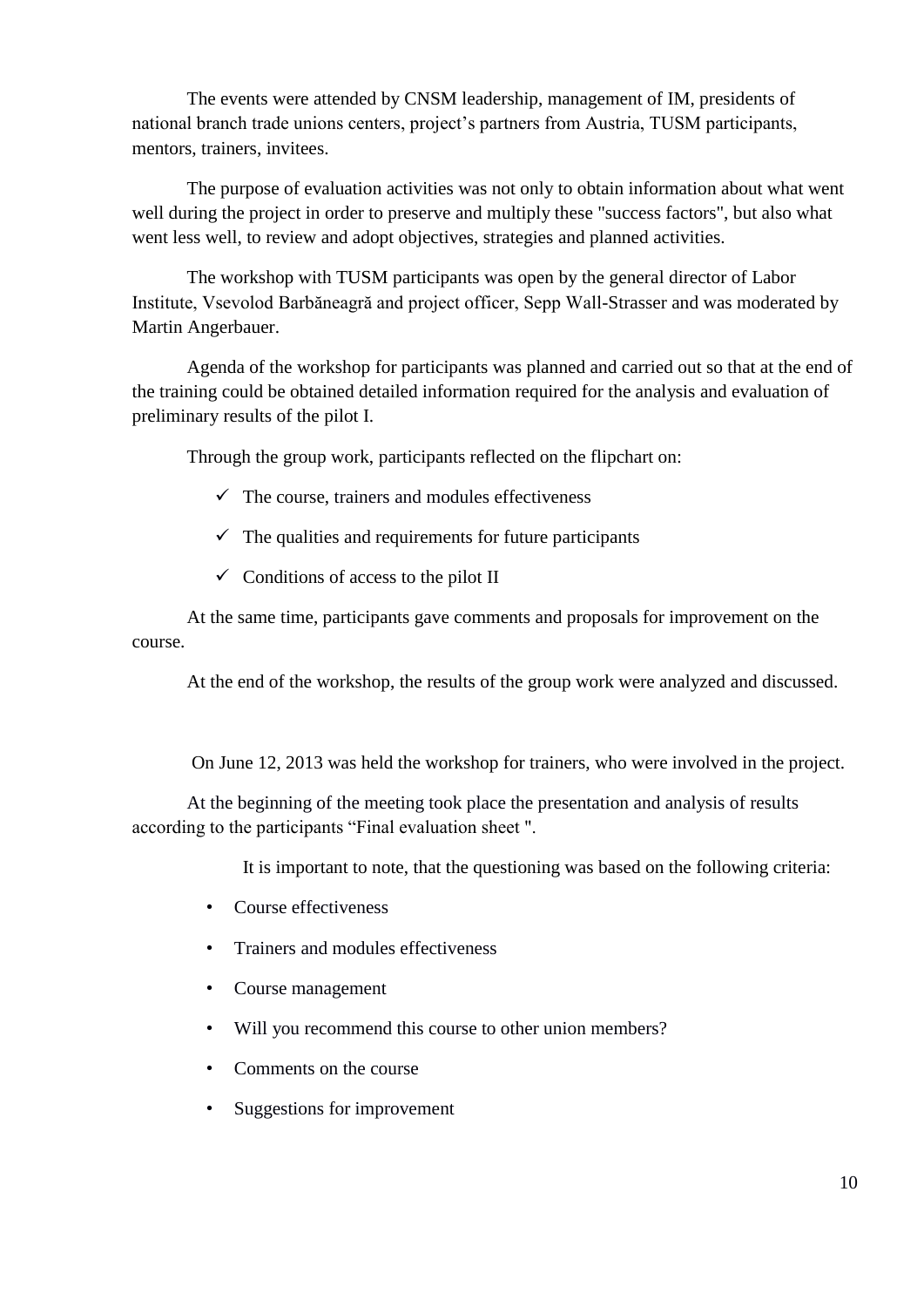After presenting the results of the questioning, the participants on the workshop reflected on it.

There was made a conclusion, those trainers who had had several modules in the project have been valued at a higher level in comparison to those who had just one or two trainings.

The subjectivity of the results was mentioned as well and since the presence during the evening trainings was never 100%. Though, the trainers expressed the interest to the results of questioning.

During the discussion, the senior trainer, Vasile Cioaric, mentioned the importance of trainings of trainers and suggested to increase the number of such meetings (3-4 times per year).

In the second part of the meeting, the formulation of the General objectives of the project was discussed

At the same time, trainers and project staff have agreed that it is very important to set the goals and expectations of the participants during their recruitment. The selection of participants should be more rigorous. Those who will delegate participants for participation in the pilot II must know where these persons could be involved in the future.

At the end of the meeting some of the general objectives of the project were changed; there was established the calendar plan for pilot II.

On June 13, 2013, took place the projects' presentation and ceremony of handing out graduation certificates, which was opened with the greeting words.

Graduation ceremony was attended by the leadership of the National Confederation of Trade Unions of Moldova (CNSM), Labour Institute, the National Branch Trade Union Centers, and representatives of the Austrian Development Agency, the National Trade Union Federation of Austria (OGB), and Coordination Office for Technical Cooperation and the Austrian Embassy in Chisinau.

The final and main result of the Pilot I is the presentation of the 5 group and 2 individual projects. The projects' topics are very pressing for socio-economic situation in Moldova.

After projects' presentation, a very nice and expected event took place. The certificates were handed out by the project officer Sepp Wall- Strasser and confederal secretary of CNSM Nicolae Suruceanu.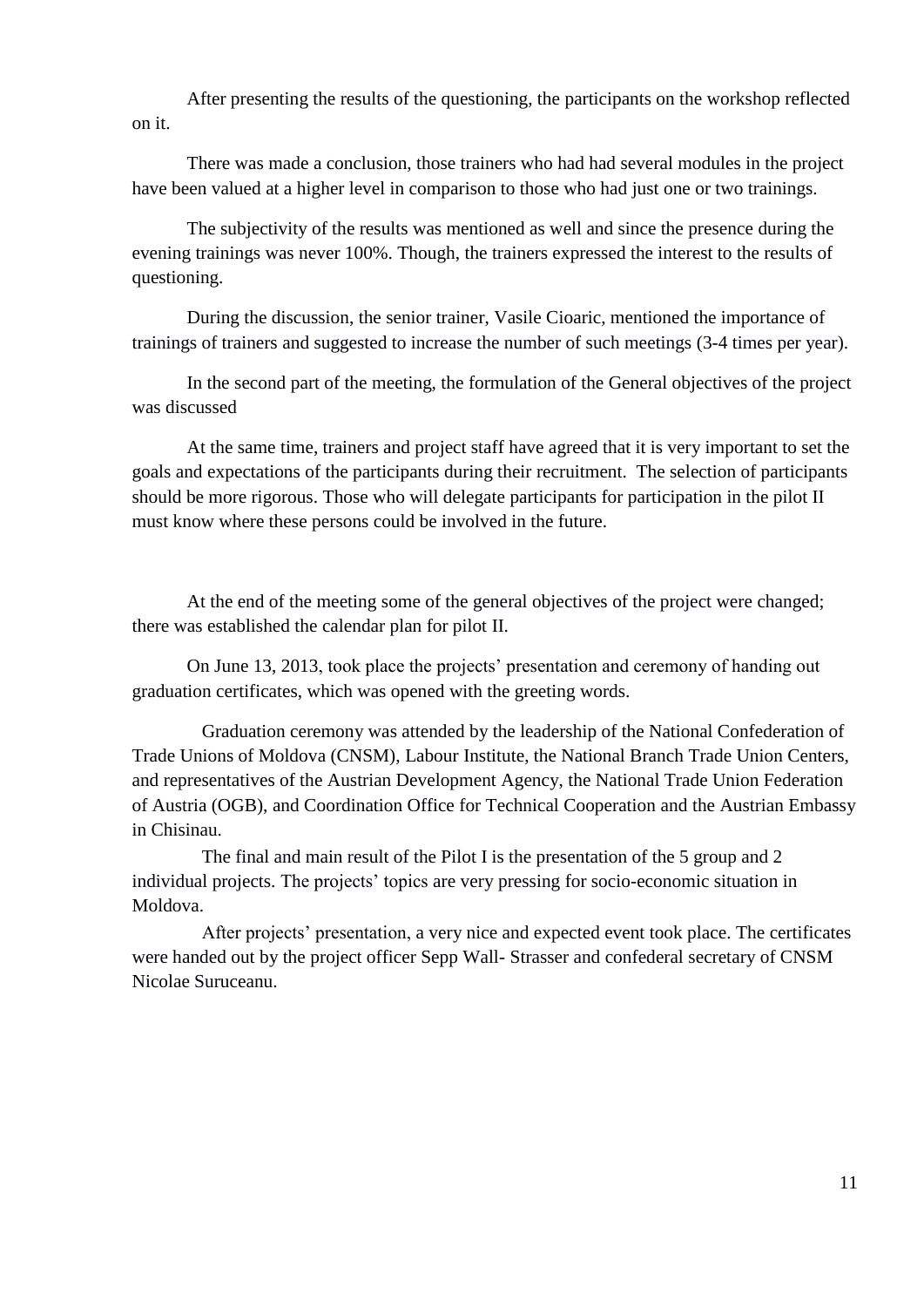



## **List of the projects**

| National branch trade union center                               | Project topic                                                                                     |
|------------------------------------------------------------------|---------------------------------------------------------------------------------------------------|
| The Council of Light Industry<br><b>Workers' Trade Unions</b>    | "Pregnancy discrimination in the<br>workplace"                                                    |
| <b>Federation of Trade Unions of workers</b><br>of Communication | "The active involvement of young"<br>people in the modernization of the trade-<br>union movement" |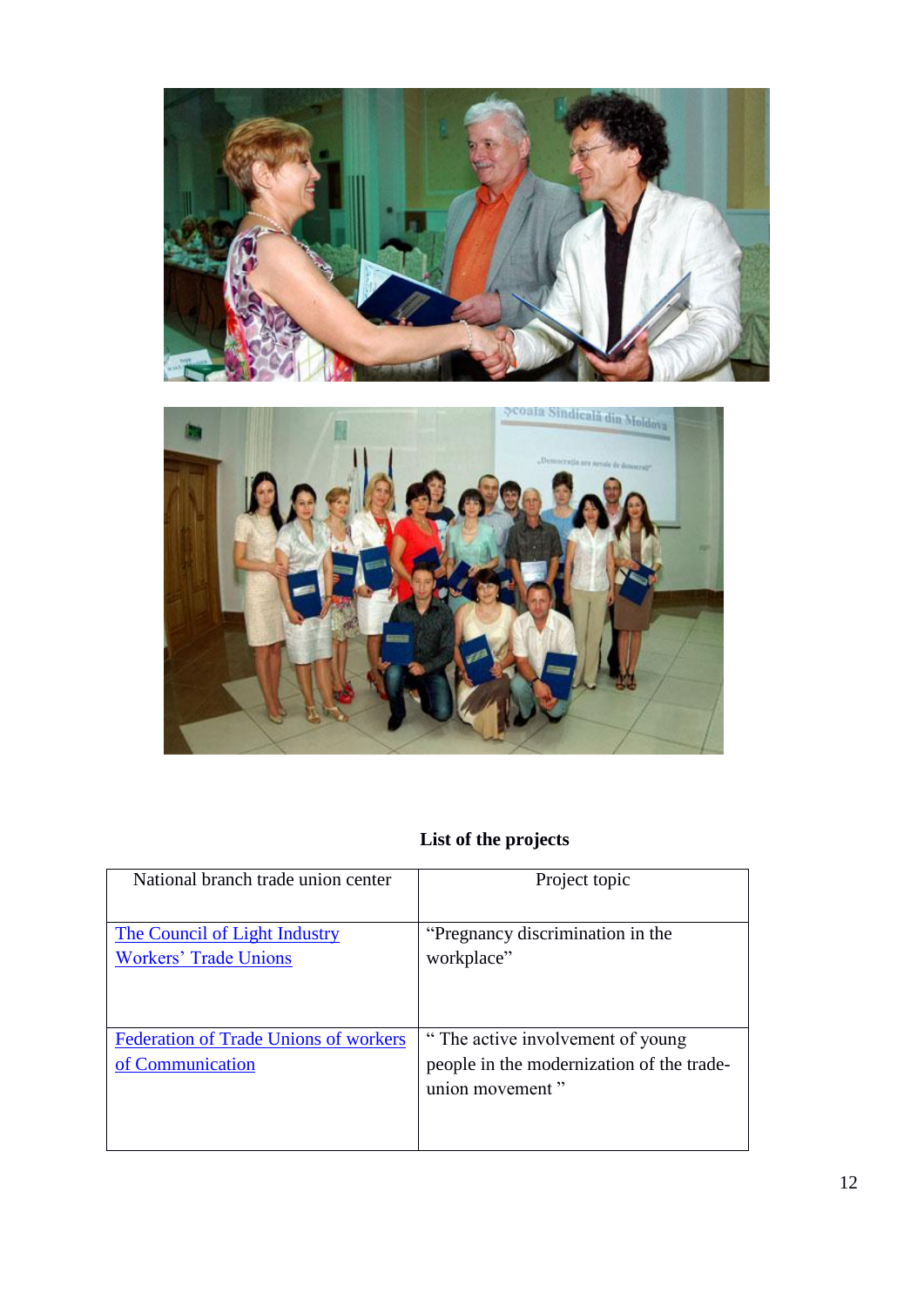| Trade union "SINDLUCAS"         | "The role of trade unions in the          |
|---------------------------------|-------------------------------------------|
|                                 | evaluation of human resources"            |
|                                 |                                           |
|                                 | " The continuing education of trade union |
|                                 | members and trade union leaders.          |
|                                 |                                           |
| Federation "SINDICONS"          |                                           |
|                                 |                                           |
|                                 |                                           |
|                                 |                                           |
|                                 |                                           |
|                                 |                                           |
| The Trade Union of workers of   | "Strengthening the trade union            |
| branches of Forestry and        | movement"                                 |
| <b>Environmental protection</b> |                                           |
|                                 |                                           |
|                                 |                                           |
| Federation "Moldsincoopcomert"  | "Trade Union recruitment<br>and           |
|                                 | informing"                                |
|                                 |                                           |
|                                 |                                           |
| Trade Union "Sănătatea"         | "Evaluation of occupational risks -       |
|                                 | a current goal in the employment          |
|                                 | relationship"                             |
|                                 |                                           |

## **Study visit in Austria**

**June, 17-23 2013:** Moldovan staff of Trade union school of Moldova participated in a study visit in Austria. It was a great opportunity to exchange experiences, good practices and working methods. Study visit was financed by WUSA - weltumspannend arbeiten.

Within the study visit program, Moldovan staff was invited at the official opening of the 18 Congress of Austrian Federation of Trade Unions (OGB) and took part in the exhibition "Global village" together with Trade union delegates from across the world.

Project staff was ready to answer any questions about Trade union school of Moldova and the situation in country in general. There where meetings with the President and Vicepresident of the ÖGB, Erich Foglar and Norbert Schnedl, and with Rudolf Hundsdorfer,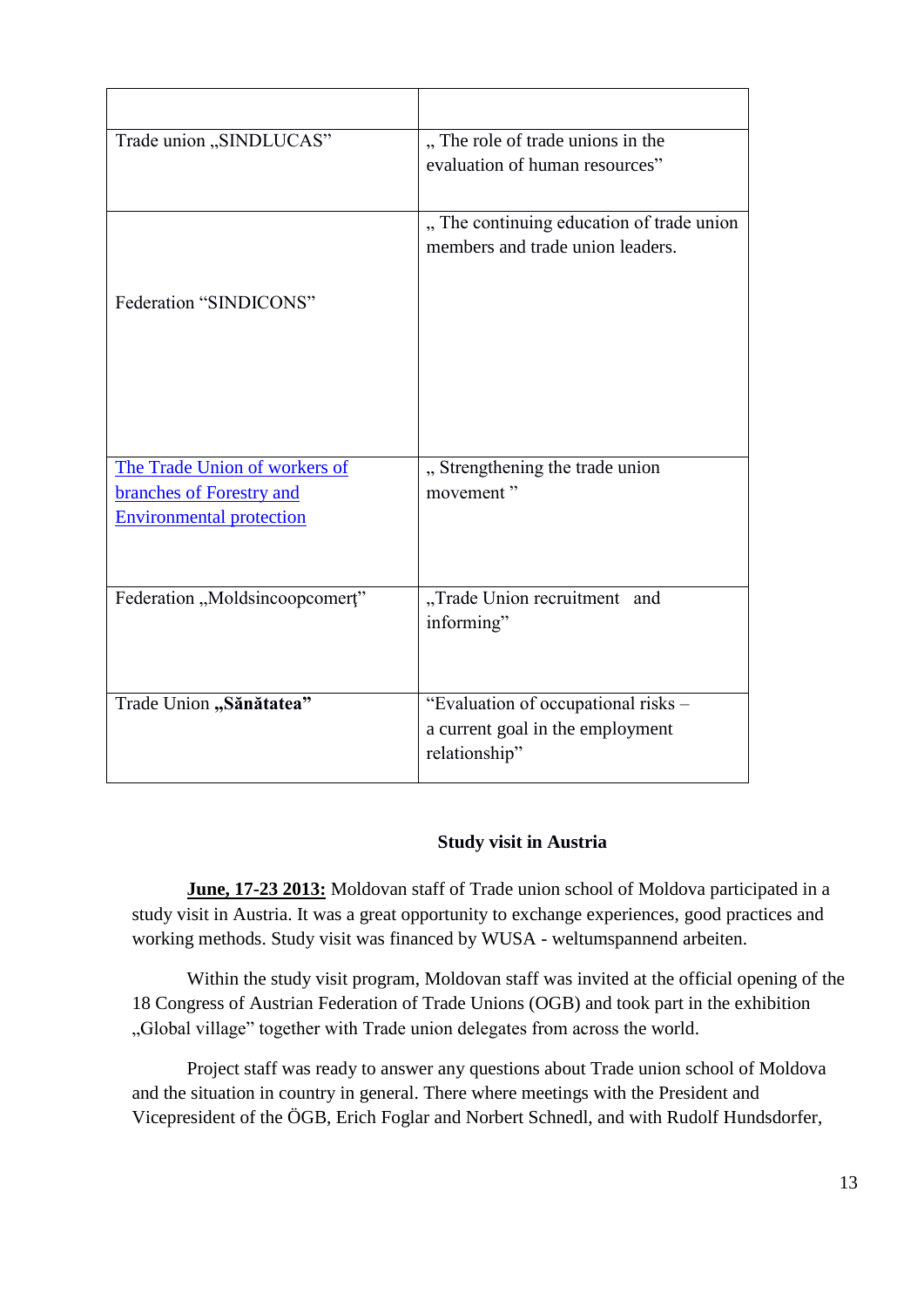minister for labour and social affairs, and former ÖGB-President, and a special meeting with the board of "weltumspannend arbeiten"

**June, 19 2013:** At the Educational Center "Jägermayrhof" in Linz took place an event "Am Schauplatz". The evening was dedicated to the Pilot I of the project "Trade union school of Moldova" and living and working realities in the Republic of Moldova.

At the beginning of the evening there was a short introduction in the wealth and abundance of the moldavian culture (paintings, architecture, music – from Maria Cebotari to Patricia Kopatchinskaja. Also there were presented some clips of the documentary "Mama illegal".

After the screening, Dorin Suruceanu, head of trade union training Department, presented information about the socio-economic situation and the role of trade unions in the country.

Afterwards, there was a presentation of the Pilot I results.

At the end of the evening Moldovan Staff answered the questions and discussed with the invitees to the event upon the presented information. The discussions took place in an open and free of barriers atmosphere!

**June, 20 2013:** There took place a meeting with Mr. Gerhard Gstöttner-Hofer, director of the Educational Center "Jägermayrhof".

In frames of the meeting were discussed:

- Basic notions and educational opportunities: educational model of Austrian trade unions
- Collaboration between AK (Arbeiterkammer), OGB (Austrian Federation of Trade Unions) and Jägermayrhof (Educational center)
- Opportunities for collaboration between Jägermayrhof and Labour Institute.

After the lunch, Moldovan delegation attended the training "Trade unions in Linz. Organizing a successful trade union campaigns" which was held at the Trade Union Committee of the Hospital St.Elizabeth in Linz. The training aimed to exchange experiences and discuss the best trade union successes in Linz. The training was moderated by Martin Windtner.

At 4 P.M. took place the training "Coaches' practical activity" where were identified the main tasks of the Austrian and Moldovan coaches. Coaches from the both sides discussed and exchanged their experiences. The training was moderated by Martin Angerbauer.